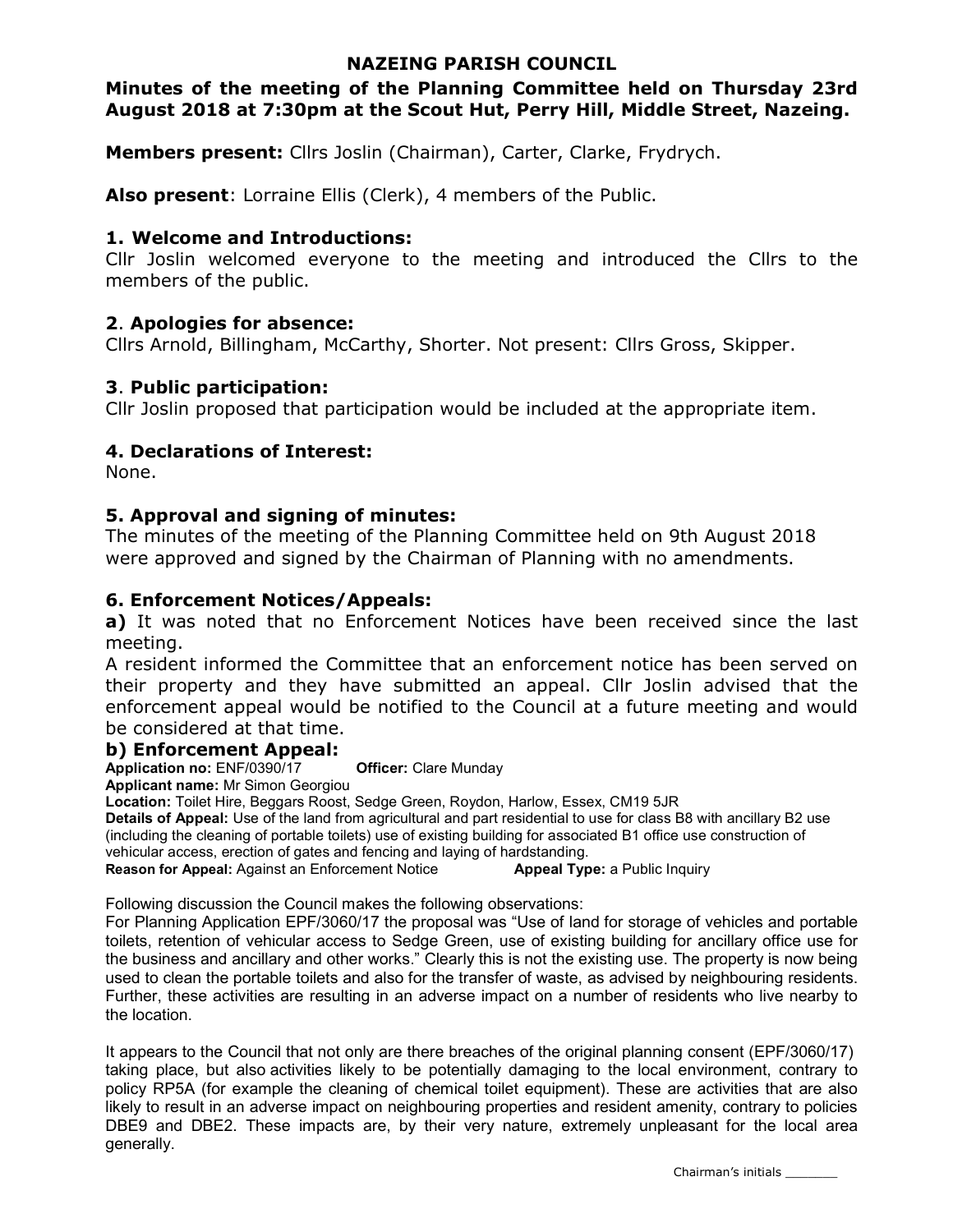When the Public Inquiry date has been set and formal notification is received, the Appeal will be further considered.

# **7. Amended Planning Application:** The following amended application was

considered:

(a) Application No: EPF/1092/18 Officer: Patrick Flanagan Applicant Name: Mr S Downes Location: The Bungalow, Hoe Lane, Nazeing, Essex, EN9 2RQ

Proposal: Development of 3 dwellings \*\*\* Description and plans changed from 4 to 3 dwellings \*\*\* Amended/Application/Description.

There was some discussion on this amended application and it was agreed that the objections given previously still apply.

Resolved – object to the application on the grounds that

i) It is overdevelopment and it is not in keeping with the street scene (Policy DBE1) ii) As the proposed dwellings are positioned further back on the site (to provide off street parking), it will have a serious detrimental effect upon existing neighbouring properties (Policy DBE2).

**8. Planning Applications:** The following applications were considered:<br>(a) Application No: FPF/2097/18 **TRE** Officer: Robin Hellier

(a) Application No:  $EPF/2097/18$ Applicant Name: Mrs Levena Fox Location: Broadwaters, Riverside Avenue, Nazeing, Waltham Abbey, EN10 6RD

Proposal: TPO/EPF/07/83 (Ref: T4). T4-C1 1 x Western Red Cedar - Crown reduction of 50%, as specified.

#### Resolved – the Parish Council requests that it is referred to the District Council's Tree Officer to ensure no damage to the tree.

(b) Application No: EPF/1994/18 Officer: David Baker Applicant Name: Mr & Mrs K & J Downes Location: 1 Pecks Hill, Nazeing, Waltham Abbey, EN9 2NX

Proposal: Proposed double storey and single storey side extension, incorporating a roof conversion and new railings/wall. \*\*\*\* Corrected plans received \*\*\*\*

Resolved – in principle no objection, the Council would however observe

- i) The extension would appear overbearing on the adjoining property
- ii) Bearing in mind that the property will have 6 bedrooms, parking may well be an issue.
- (c) Application No: EPF/2128/18 Officer: Patrick Flanagan Applicant Name: Mr Paul Cooper Location: 1 Langridge Cottages Paynes Lane, Nazeing, Waltham Abbey, Essex, EN9 2EZ

Proposal: Barn/storage unit.

#### Resolved – unable to comment as it is unclear if the barn exists or a second barn is to be erected.

| (d) | Application No: EPF/2156/18                                             | <b>Officer: James Rogers</b> |
|-----|-------------------------------------------------------------------------|------------------------------|
|     | <b>Applicant Name: Mr Tony Marshall</b>                                 |                              |
|     | <b>Location:</b> Greenleaves, Hoe Lane, Nazeing, Waltham Abbey, EN9 2RG |                              |

Proposal: Amendment to previously approved and implemented scheme (EPF/2254/09) to create new access road and alter position of family pitches.

#### Resolved – no objection.

### This is provided for information only, EFDC cannot accept comments on this application.

(e) Application No: EPF/2099/18 TRE Officer: Robin Hellier Applicant Name: Mr Tom Casey Location: Little Dormers, Middle Street, Nazeing, Waltham Abbey, EN9 2LW

Proposal: Nazeing and South Roydon Conservation Area. T1 - Ash - fell to ground level. G1 - Row of Ash trees - to reduce to a height of approx 8ft.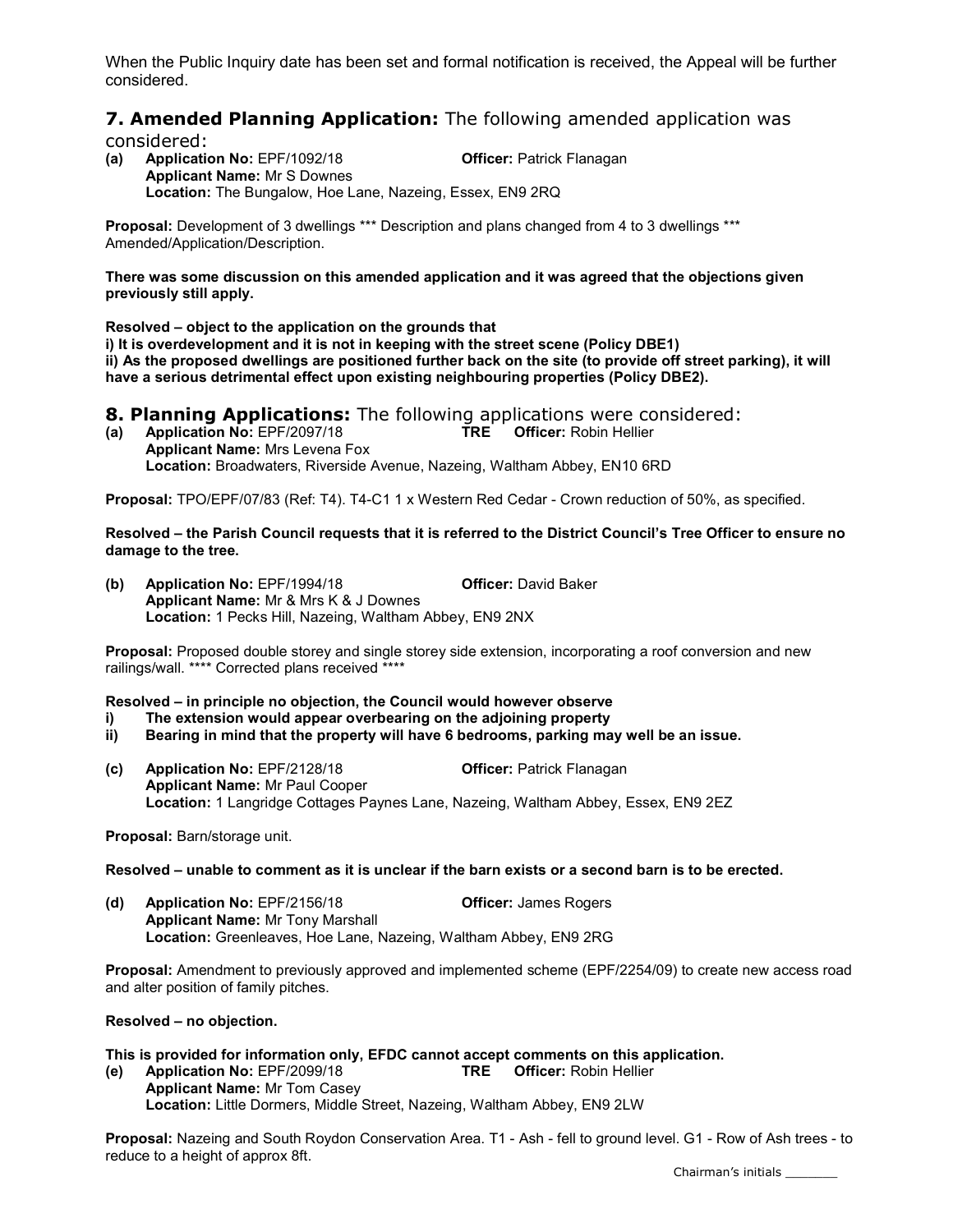## 9. Public Path Orders at Nazeing, Footpaths 1 and 42

Essex County Council intend to make Public Path Orders at Nazeing. This is an informal consultation only and any comments are required by 03/09/18.

a) Part of Footpath 1 is to be extinguished as not needed for public use as it has not existed on the ground for many years. It is to be replaced under section 26 of the Highways Act, by a new path.

It was resolved no objection and that the Council is very supportive of the new path. b) Footpath 42 which runs across a crop field and the garden of Upland Lodge, is proposed to be diverted to a new field edge path to the north offering extensive views from the new route.

It was resolved no objection and that the Council is very supportive of the new path.

### 10. Financial Matters:

a) It was resolved to authorise:

i) payments totalling £4,641.70.

ii) transfer of £4,500 between bank accounts.

The Financial Summary for August 2018 was approved and signed by the Chairman with no amendments. It was noted Cllrs Arnold & Carter will set up & approve direct credits this month. Action Cllrs Arnold & Carter.

**b**) It was resolved to accept the quote of £65 from the Council's groundsman to cut the thistles / weeds behind the hedges on the allotments.

c) There has been an ongoing issue with the street light at Keysers Rd junction with Gt Meadow and it was agreed to replace it with an LED light at a cost of £349.00, due to the location and elderly residents in the area.

### 11. Former Total Site Redevelopment. CS

Cllr Shorter circulated an update on the redevelopment on 09/08/18. The brick work to the first lift is complete and the internal block work to the first lift is almost complete. Development is expected to be up to second lift level within the next month.

It was noted that some people on site are not wearing hard hats. It was agreed that Cllr Shorter be requested to liaise with Mr Mason on this issue.

### 12. EFDC Planning Committee Meetings. SC

Following review of previous meetings, as most South and East meetings appear to have five or more applications, it was resolved not to pursue requesting that public participation at District Council Area Planning Sub-Committee Meetings is increased from three to five minutes when there are five or less applications to be considered.

## 13. EFDC Consultation - Draft Homelessness Strategy 2018/19 to 2020/21:

The Draft Homelessness Strategy document has been considered by Cllr Clarke and it is resolved that it is satisfactory and no further comments are required.

### 14. Communications:

The following communications were considered:

a) Licensing Act Consultation 2018. EFDC have asked for comments on draft licensing policy by 21/09/18. Cllr Joslin will review the policy and any comments to be forwarded to EFDC.